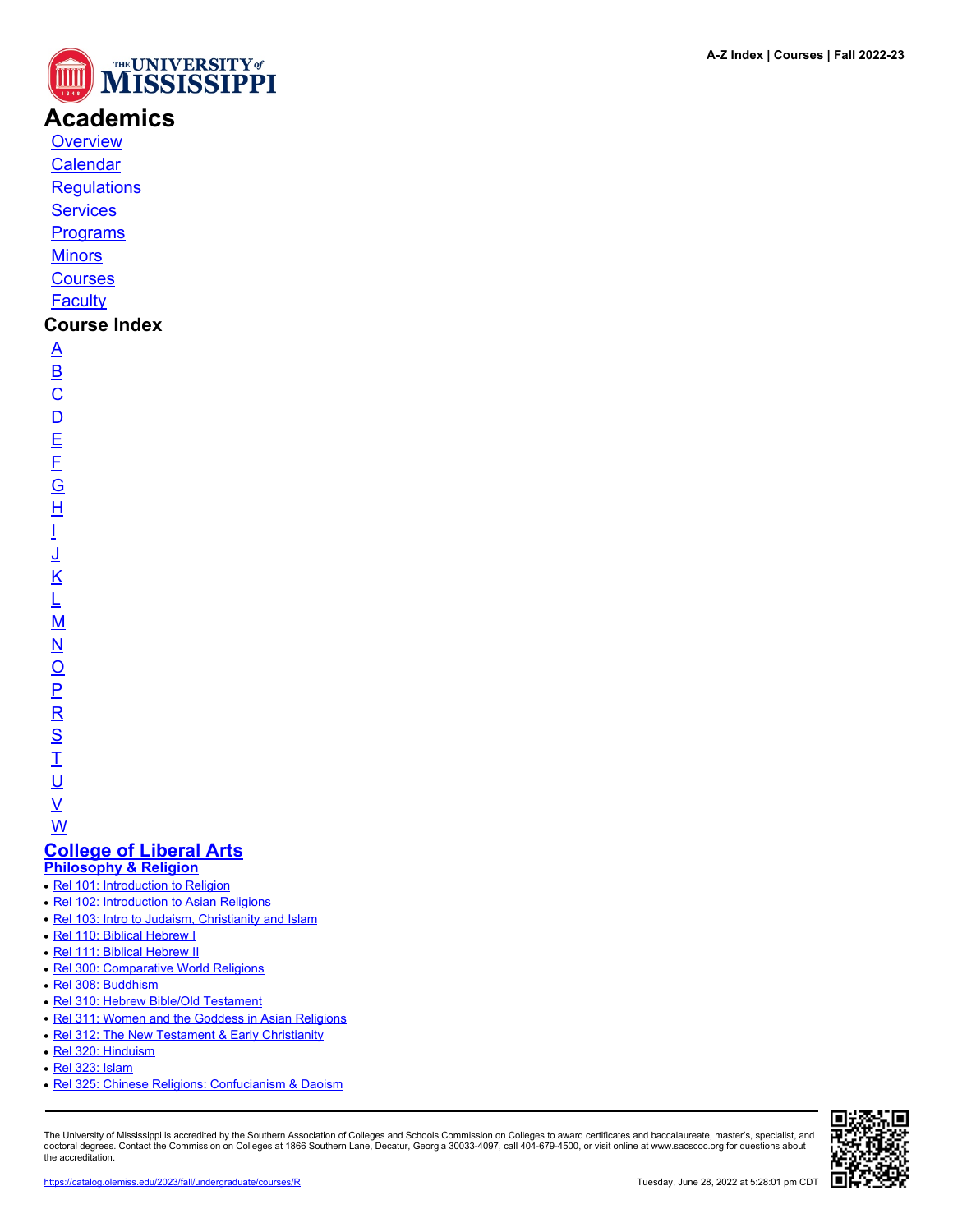

**A-Z Index | Courses | Fall 2022-23**

- [Rel 326: Saints and Sexuality](https://catalog.olemiss.edu/liberal-arts/philosophy-religion/rel-326)
- [Rel 327: Sacred Texts in Islam](https://catalog.olemiss.edu/liberal-arts/philosophy-religion/rel-327)
- [Rel 328: Biomedical Ethics](https://catalog.olemiss.edu/liberal-arts/philosophy-religion/rel-328)
- [Rel 330: Racism and Religion](https://catalog.olemiss.edu/liberal-arts/philosophy-religion/rel-330)
- [Rel 340: Pilgrimage: Sacred Journeys](https://catalog.olemiss.edu/liberal-arts/philosophy-religion/rel-340)
- [Rel 341: Bible and Qur'an](https://catalog.olemiss.edu/liberal-arts/philosophy-religion/rel-341)
- [Rel 342: Jesus and Muhammad](https://catalog.olemiss.edu/liberal-arts/philosophy-religion/rel-342)
- [Rel 345: Religion & Politics](https://catalog.olemiss.edu/liberal-arts/philosophy-religion/rel-345)
- [Rel 350: Judaism](https://catalog.olemiss.edu/liberal-arts/philosophy-religion/rel-350)
- [Rel 351: Philosophy of Religion](https://catalog.olemiss.edu/liberal-arts/philosophy-religion/rel-351)
- [Rel 353: Sacred Texts in East Asian Religions](https://catalog.olemiss.edu/liberal-arts/philosophy-religion/rel-353)
- [Rel 358: Religious Implications of the Holocaust](https://catalog.olemiss.edu/liberal-arts/philosophy-religion/rel-358)
- [Rel 360: Philosophical Issues: Science & Religion](https://catalog.olemiss.edu/liberal-arts/philosophy-religion/rel-360)
- [Rel 363: Religious Perspectives on Aging & Death](https://catalog.olemiss.edu/liberal-arts/philosophy-religion/rel-363)
- [Rel 366: Sex, Gender, and the Bible](https://catalog.olemiss.edu/liberal-arts/philosophy-religion/rel-366)
- [Rel 368: Feminism, Women, and Religion](https://catalog.olemiss.edu/liberal-arts/philosophy-religion/rel-368)
- [Rel 370: Topics in Biblical Studies](https://catalog.olemiss.edu/liberal-arts/philosophy-religion/rel-370)
- [Rel 372: Rise of Christianity](https://catalog.olemiss.edu/liberal-arts/philosophy-religion/rel-372)
- [Rel 375: Christianity in America](https://catalog.olemiss.edu/liberal-arts/philosophy-religion/rel-375)
- [Rel 376: End Times: Apocalypticism in America](https://catalog.olemiss.edu/liberal-arts/philosophy-religion/rel-376)
- [Rel 378: Global Christianity](https://catalog.olemiss.edu/liberal-arts/philosophy-religion/rel-378)
- [Rel 379: Christianity in Africa](https://catalog.olemiss.edu/liberal-arts/philosophy-religion/rel-379)
- [Rel 380: Community-Based Internship](https://catalog.olemiss.edu/liberal-arts/philosophy-religion/rel-380)
- [Rel 386: Religion and Film](https://catalog.olemiss.edu/liberal-arts/philosophy-religion/rel-386)
- [Rel 387: Religious Ethics: Issues and Methods](https://catalog.olemiss.edu/liberal-arts/philosophy-religion/rel-387)
- [Rel 389: Religious Responses to Poverty](https://catalog.olemiss.edu/liberal-arts/philosophy-religion/rel-389)
- [Rel 390: Topics in Religion and the Environment](https://catalog.olemiss.edu/liberal-arts/philosophy-religion/rel-390)
- [Rel 395: Topics in Religious Studies](https://catalog.olemiss.edu/liberal-arts/philosophy-religion/rel-395)
- [Rel 396: Philosophical Topics in Religion](https://catalog.olemiss.edu/liberal-arts/philosophy-religion/rel-396)
- [Rel 399: Topics in Religion Abroad](https://catalog.olemiss.edu/liberal-arts/philosophy-religion/rel-399)
- [Rel 490: Directed Readings in Religion](https://catalog.olemiss.edu/liberal-arts/philosophy-religion/rel-490)
- [Rel 491: Honors Thesis](https://catalog.olemiss.edu/liberal-arts/philosophy-religion/rel-491)
- [Rel 497: Advanced Seminar in Religious Studies](https://catalog.olemiss.edu/liberal-arts/philosophy-religion/rel-497)
- [Rel 601: Topics in Religious Studies](https://catalog.olemiss.edu/liberal-arts/philosophy-religion/rel-601)

#### **[Writing & Rhetoric](https://catalog.olemiss.edu/liberal-arts/writing-rhetoric)**

- [Rhet 330: Queer Rhetorics](https://catalog.olemiss.edu/liberal-arts/writing-rhetoric/rhet-330)
- [Rhet 442: Feminist Rhetorics](https://catalog.olemiss.edu/liberal-arts/writing-rhetoric/rhet-442)

## **[School of Pharmacy](https://catalog.olemiss.edu/pharmacy)**

**[Pharmacy Practice](https://catalog.olemiss.edu/pharmacy/pharmacy-practice)**

• [Rsch 591: Research Advanced Pharmacy Practice Exp](https://catalog.olemiss.edu/pharmacy/pharmacy-practice/rsch-591)

#### **[College of Liberal Arts](https://catalog.olemiss.edu/liberal-arts) [Modern Languages](https://catalog.olemiss.edu/liberal-arts/modern-languages)**

- [Russ 101: Elementary Russian I](https://catalog.olemiss.edu/liberal-arts/modern-languages/russ-101)
- [Russ 102: Elementary Russian II](https://catalog.olemiss.edu/liberal-arts/modern-languages/russ-102)
- [Russ 111: Intensive Elementary Russian](https://catalog.olemiss.edu/liberal-arts/modern-languages/russ-111)
- [Russ 198: Elementary Russian Study Abroad](https://catalog.olemiss.edu/liberal-arts/modern-languages/russ-198)
- [Russ 199: Special Topics in Russian](https://catalog.olemiss.edu/liberal-arts/modern-languages/russ-199)
- [Russ 201: Intermediate Russian I](https://catalog.olemiss.edu/liberal-arts/modern-languages/russ-201)
- [Russ 202: Intermediate Russian II](https://catalog.olemiss.edu/liberal-arts/modern-languages/russ-202)
- [Russ 211: Intensive Elementary Russian](https://catalog.olemiss.edu/liberal-arts/modern-languages/russ-211)
- [Russ 298: Intermediate Russian Study Abroad](https://catalog.olemiss.edu/liberal-arts/modern-languages/russ-298)
- [Russ 299: Special Topics in Russian](https://catalog.olemiss.edu/liberal-arts/modern-languages/russ-299)
- [Russ 301: Conversation and Composition I](https://catalog.olemiss.edu/liberal-arts/modern-languages/russ-301)
- [Russ 302: Conversation and Composition II](https://catalog.olemiss.edu/liberal-arts/modern-languages/russ-302)
- [Russ 310: Russian Special Topics](https://catalog.olemiss.edu/liberal-arts/modern-languages/russ-310)
- [Russ 321: Russian Culture & Civilization](https://catalog.olemiss.edu/liberal-arts/modern-languages/russ-321)
- [Russ 331: Intro to Russian Lit & Literary Analysis](https://catalog.olemiss.edu/liberal-arts/modern-languages/russ-331)

The University of Mississippi is accredited by the Southern Association of Colleges and Schools Commission on Colleges to award certificates and baccalaureate, master's, specialist, and doctoral degrees. Contact the Commission on Colleges at 1866 Southern Lane, Decatur, Georgia 30033-4097, call 404-679-4500, or visit online at www.sacscoc.org for questions about the accreditation.